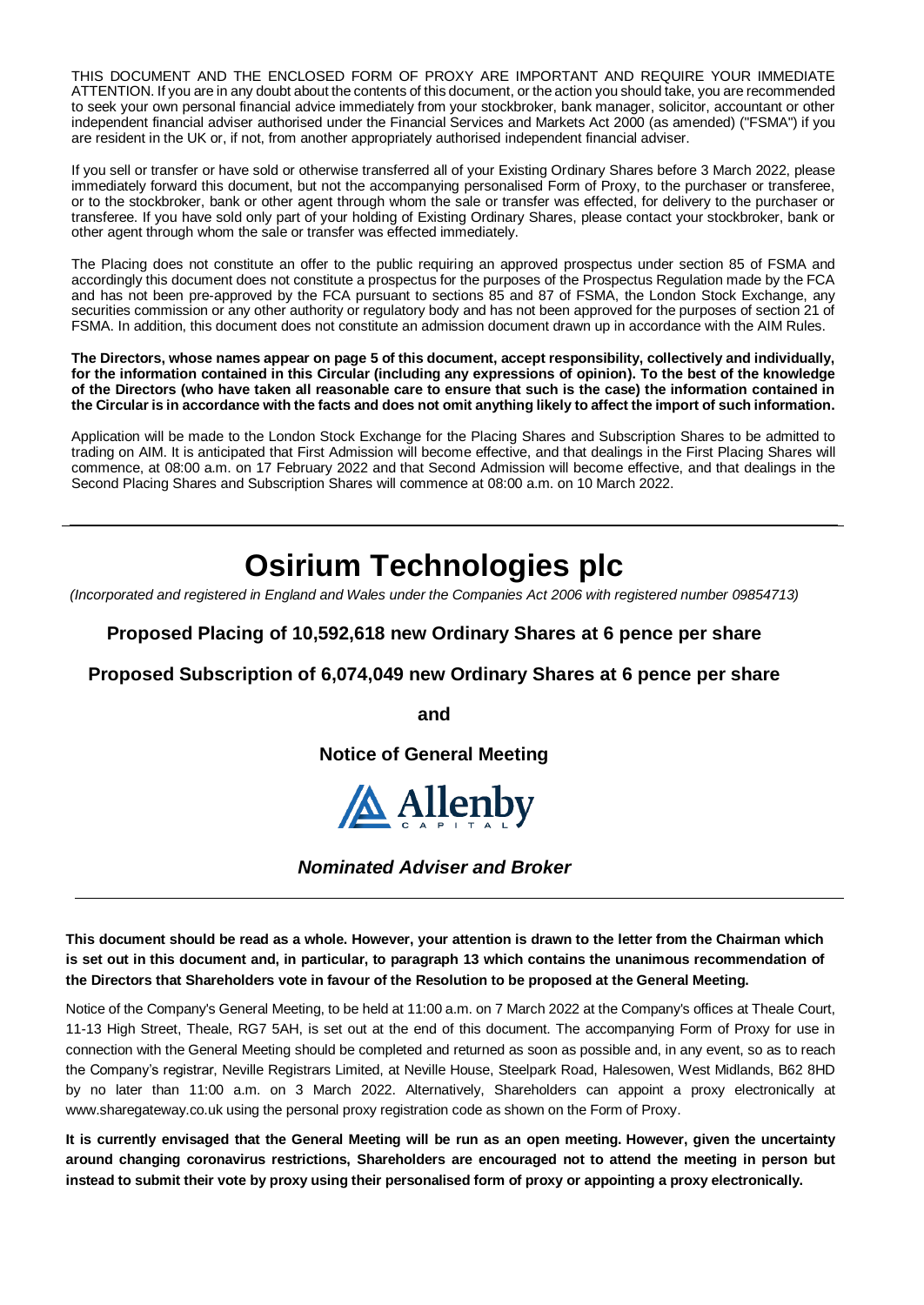**Depending on the then current coronavirus restrictions, Shareholders or others attempting to attend the meeting in person may not be permitted entry and the Company reserves the right to put in place appropriate COVID-19 security measures, including maintaining social distancing, the wearing of face coverings where appropriate, mandatory temperature checks as a condition of admission or requiring attendees to produce a recent, valid COVID-19 negative test result, and asking attendees to confirm that they (or members of their household, support bubble or childcare bubble, etc.) have not recently developed symptoms or been exposed to someone who has tested positive or is displaying symptoms.**

Allenby Capital Limited ("Allenby Capital"), which is authorised and regulated in the UK by the FCA, as nominated adviser and broker, is acting exclusively for the Company and no one else in relation to the Placing, the Subscription and Admission. Allenby Capital is not acting for, and will not be responsible to, any person other than the Company and no one else for providing the protections afforded to clients of Allenby Capital or for advising any other person on the contents of this document or any transaction or arrangement referred to herein. The responsibility of Allenby Capital as nominated adviser under the AIM Rules is owed solely to the London Stock Exchange and not to the Company or its Directors or any other person. Allenby Capital has not authorised the contents of this document (nor does it make any representation or warranty, whether express or implied, in relation to such) and, apart from the responsibilities and liabilities, if any, which may be imported on Allenby Capital by FSMA or the regulatory regime established thereunder, no liability is accepted by Allenby Capital for the accuracy of any information or opinions contained in or for the omission of any information from this document, for which the Company and the Directors are solely responsible.

This document does not constitute a prospectus for the purposes of section 85 of FSMA and any offer to the public is exempt by virtue of section 86 of FSMA, nor does it constitute an admission document drawn up in accordance with the AIM Rules. This document has not been approved for issue by any person for the purposes of section 21 of FSMA. This document does not constitute or form part of any offer or invitation to buy, subscribe for, or sell Ordinary Shares in any jurisdiction in which such offer or solicitation is unlawful. In particular, the Placing Shares and the Subscription Shares have not been, and will not be, registered under the United States Securities Act of 1933 as amended (the "Securities Act") or qualified for sale under the laws of any state of the United States or under the applicable laws of any of Canada, Australia, the Republic of South Africa or Japan and, subject to certain exceptions, may not be offered or sold in the United States or to, or for the account or benefit of, US persons (as such term is defined in Regulation S under the Securities Act) or to any national, resident or citizen of Canada, Australia, the Republic of South Africa or Japan. The distribution or transmission of this document in jurisdictions other than the UK may be restricted by law and, therefore, persons into whose possession this document comes should inform themselves about and observe such restrictions. Any failure to comply with these restrictions may constitute a violation of the securities laws of any such jurisdiction. In particular, this document may not be distributed, directly or indirectly, in or into the United States, Canada, Australia, the Republic of South Africa or Japan. Overseas shareholders and any person (including, without limitation, nominees and trustees), who have a contractual or other legal obligation to forward this document to a jurisdiction outside the UK should seek appropriate advice before taking any action.

The Placing Shares and the Subscription Shares have not been approved or disapproved by the US Securities and Exchange Commission, or any other securities commission or regulatory authority of the United States, nor have any of the foregoing authorities passed upon or endorsed the merits of the offering of the Placing Shares or the Subscription Shares nor have they approved this document or confirmed the accuracy or adequacy of the information contained in this document. Any representation to the contrary is a criminal offence in the US.

No person has been authorised to give any information or make any representation and, if given or made, such information or representation must not be relied upon as having been so authorised by the Company, the Directors or Allenby Capital.

Copies of this document are available free of charge on the Company's website [www.osirium.co.uk.](http://www.osirium.co.uk/)

#### **FORWARD-LOOKING STATEMENTS**

This document includes "forward-looking statements" which includes all statements other than statements of historical fact, including, without limitation, those regarding the Company's financial position, business strategy, plans and objectives of management for future operations, or any statements preceded by, followed by, or that include the words, "targets", "believes", "expects", "aims", "intends", "will", "may", "anticipates", "would, "could" or similar expressions or negatives thereof. Such forward-looking statements involve known and unknown risks, uncertainties and other important factors beyond the Company's control that could cause the actual results, performance or achievements of the Company to be materially different from future results, performance or achievements expressed or implied by such forward-looking statements. Such forward-looking statements are based on numerous assumptions regarding the Company's present and future business strategies and the environment in which the Company will operate in the future. These forward-looking statements speak only as at the date of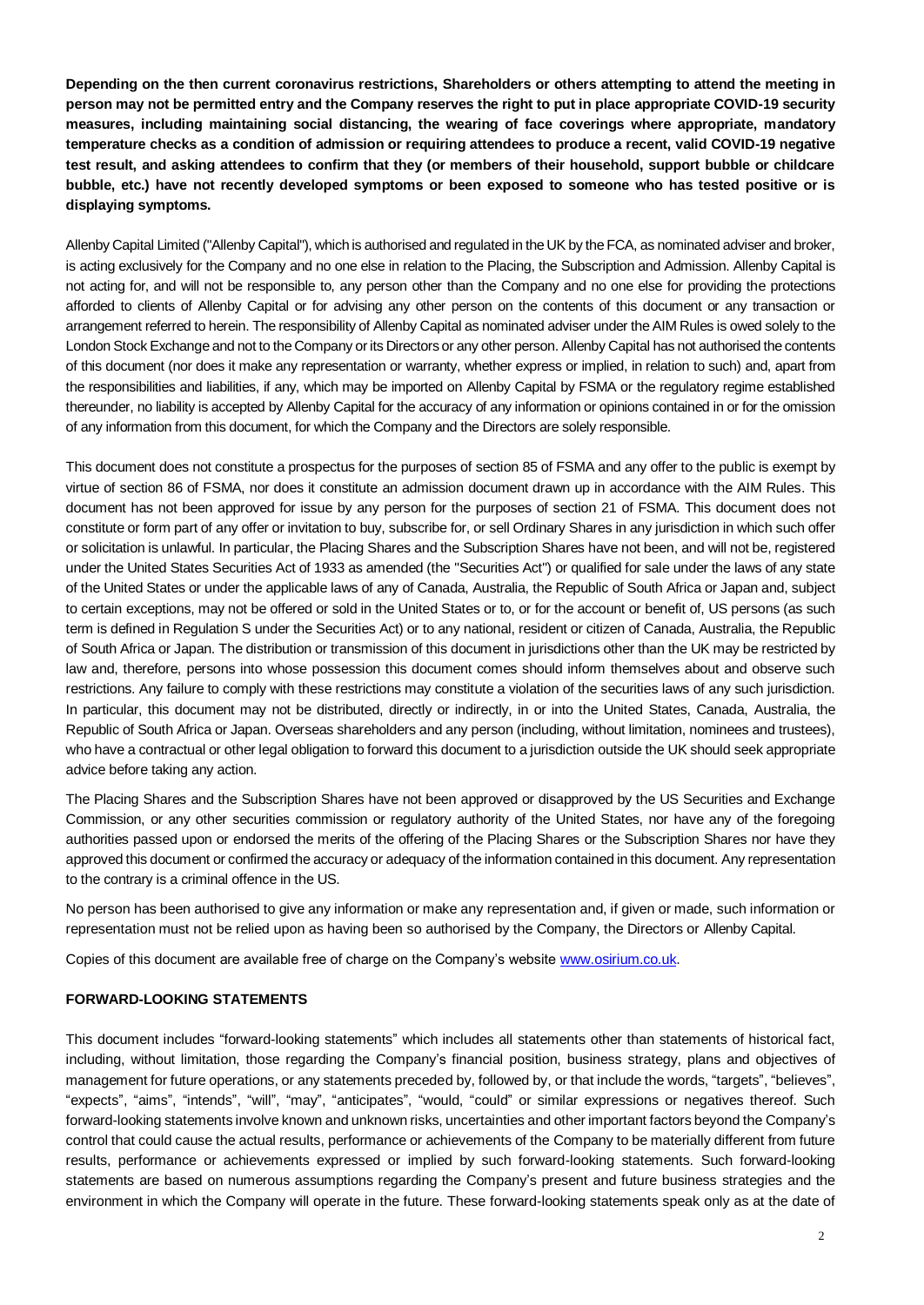this document. The Company expressly disclaims any obligation or undertaking to disseminate any updates or revisions to any forward-looking statements contained herein to reflect any change in the Company's expectations with regard thereto or any change in events, conditions or circumstances on which any such statements are based unless required to do so by applicable law or the AIM Rules.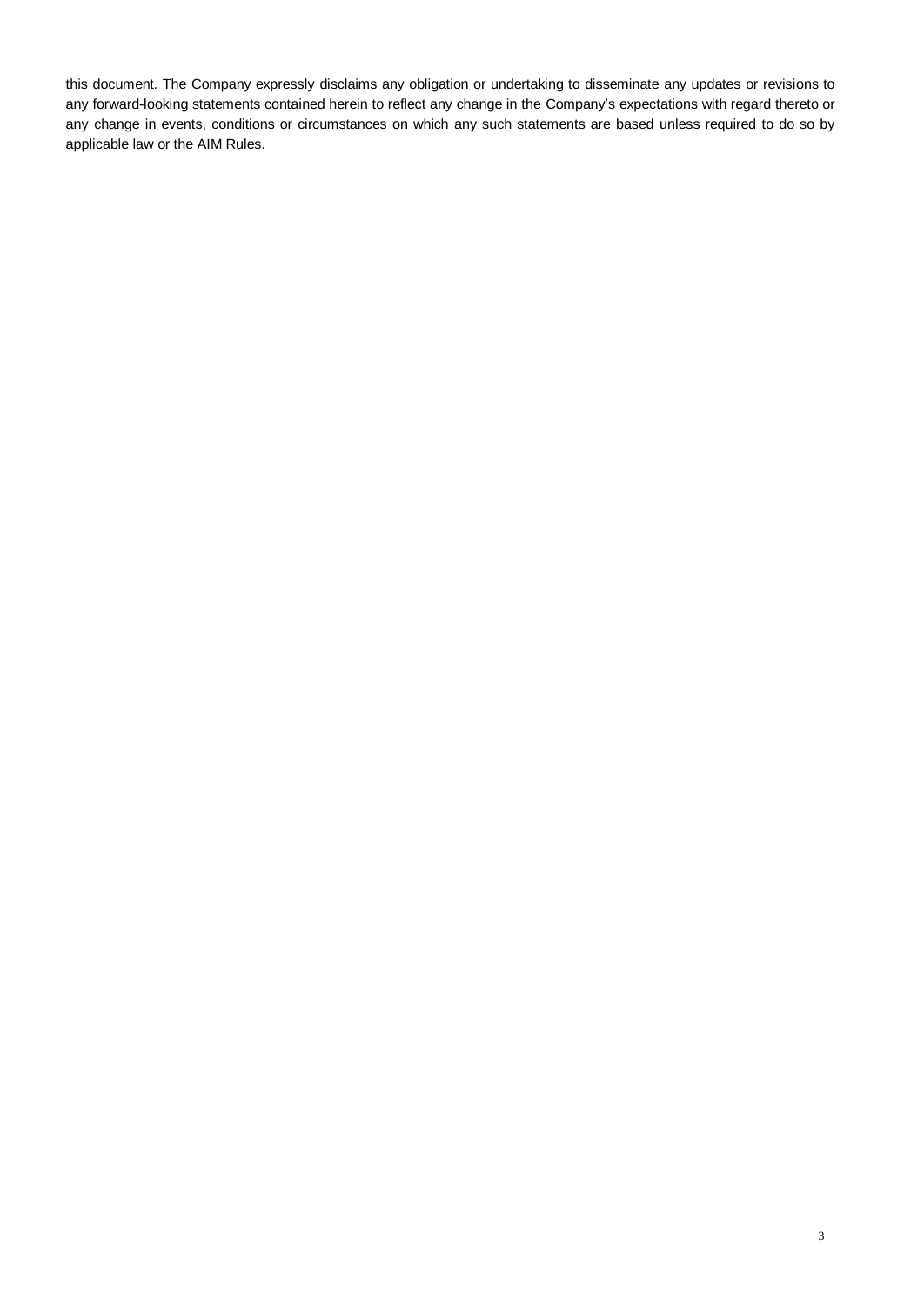# **TABLE OF CONTENTS**

| DIRECTORS, SECRETARY, REGISTERED OFFICE AND ADVISERS | 5  |
|------------------------------------------------------|----|
| PLACING AND SUBSCRIPTION STATISTICS                  | 6  |
| EXPECTED TIMETABLE OF PRINCIPAL EVENTS               |    |
| <b>DEFINITIONS</b>                                   | 8  |
| LETTER FROM THE CHAIRMAN OF OSIRIUM TECHNOLOGIES PLC | 11 |
| NOTICE OF GENERAL MEETING                            |    |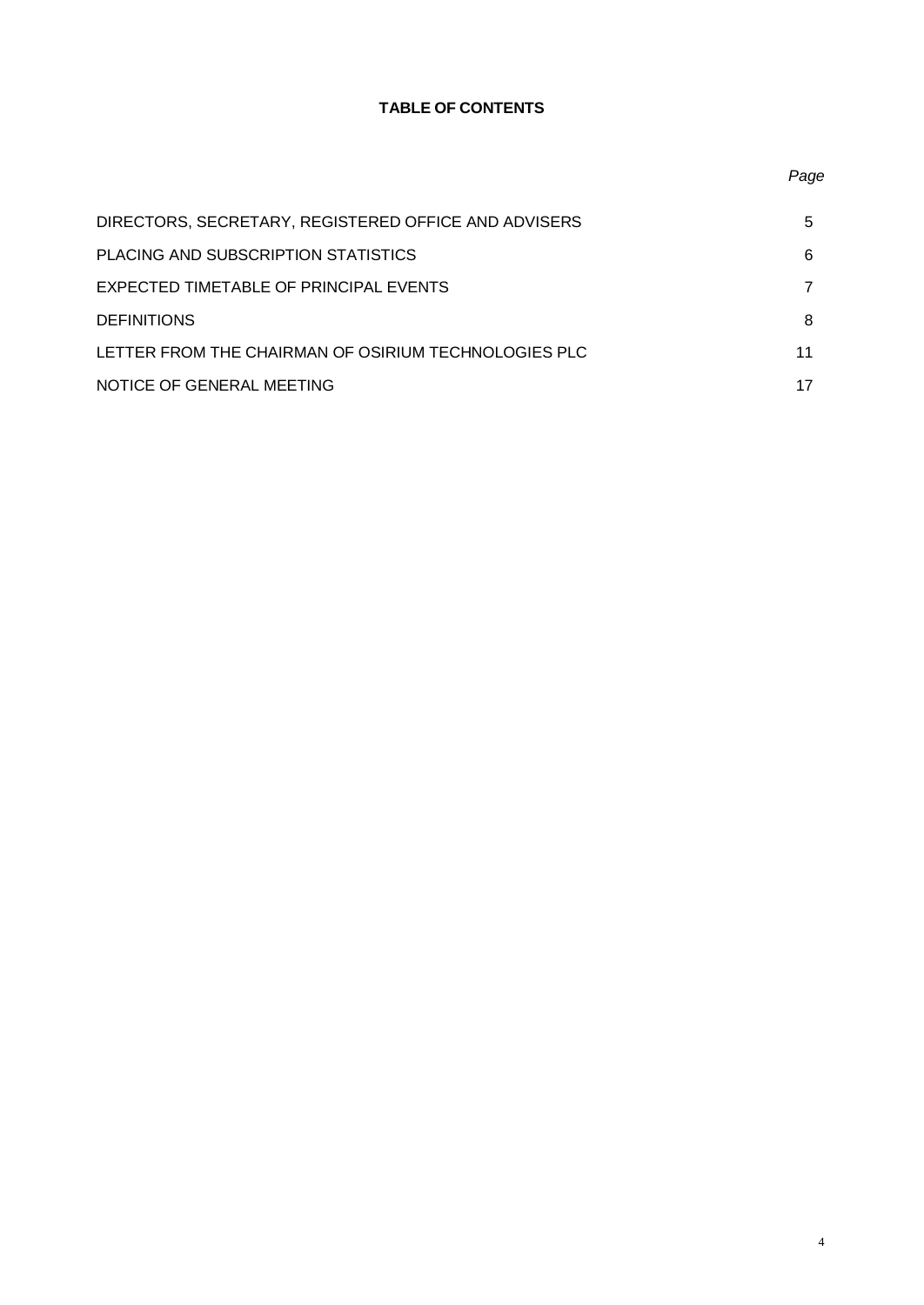# **DIRECTORS, SECRETARY, REGISTERED OFFICE AND ADVISERS**

| <b>Directors</b>                                      | Simon Lee (Chairman and Non-Executive Director)<br>David Guyatt (Chief Executive Officer)<br>Rupert Hutton (Chief Financial Officer)<br>Stephen Purdham (Non-Executive Director)<br>Simon Hember (Non-Executive Director) |
|-------------------------------------------------------|---------------------------------------------------------------------------------------------------------------------------------------------------------------------------------------------------------------------------|
|                                                       | all of whose business address is the Company's registered<br>office                                                                                                                                                       |
| <b>Company Secretary</b>                              | <b>Martin Kay</b>                                                                                                                                                                                                         |
| <b>Registered Office</b>                              | One Central Square<br>Cardiff<br><b>CF10 1FS</b>                                                                                                                                                                          |
| Nominated adviser and broker                          | <b>Allenby Capital Limited</b><br>5 St. Helen's Place<br>London<br>EC3A 6AB                                                                                                                                               |
| Legal advisers to the Company                         | <b>Blake Morgan LLP</b><br>6 New Street Square<br>London<br>EC4A 3DJ                                                                                                                                                      |
| Legal advisers to the nominated<br>adviser and broker | Howard Kennedy LLP<br>No. 1 London Bridge<br>London<br>SE1 9BG                                                                                                                                                            |
| Auditors                                              | PKF Littlejohn LLP<br>15 Westferry Circus<br>London<br>E14 4HD                                                                                                                                                            |
| Registrar                                             | Neville Registrars Limited<br>Neville House<br>Steelpark Road<br>Halesowen<br><b>West Midlands</b><br><b>B62 8HD</b>                                                                                                      |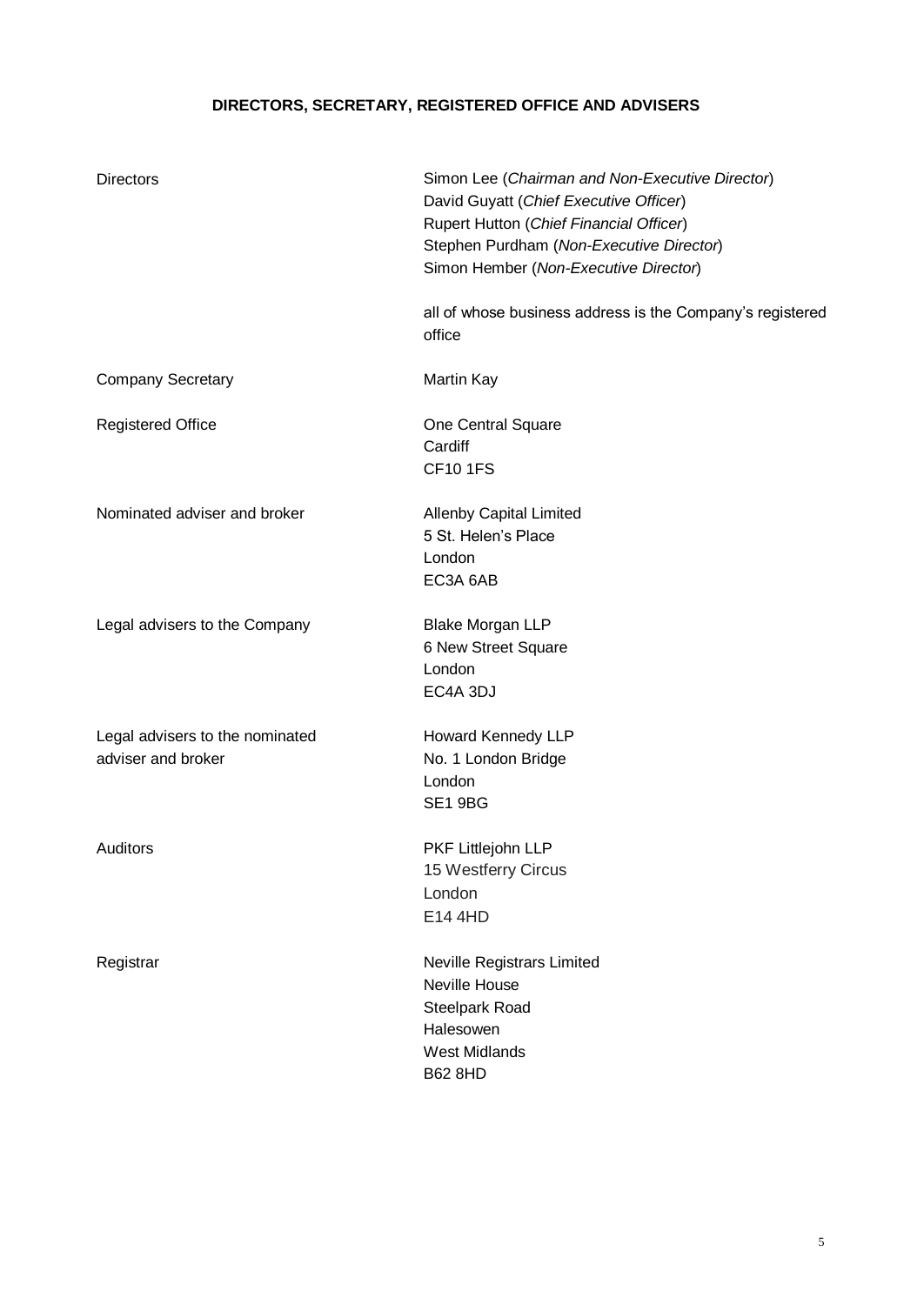# **PLACING AND SUBSCRIPTION STATISTICS**

| Closing Price per Existing Ordinary Share <sup>(1)</sup>                                       | 10 pence               |
|------------------------------------------------------------------------------------------------|------------------------|
| Number of Existing Ordinary Shares in issue as at the date of this document                    | 29,382,014             |
| <b>Issue Price</b>                                                                             | 6 pence                |
| Discount to Closing Price per Existing Ordinary Share                                          | 40 per cent.           |
| Number of First Placing Shares                                                                 | 5,175,950              |
| Number of Second Placing Shares                                                                | 5,416,668              |
| <b>Total number of Placing Shares</b>                                                          | 10,592,618             |
| Total number of Subscription Shares                                                            | 6,074,049              |
| <b>Enlarged Share Capital</b>                                                                  | 46,048,681             |
| Placing Shares and Subscription Shares as a percentage of the Enlarged<br><b>Share Capital</b> | approx. 36.2 per cent. |
| <b>Gross Proceeds</b>                                                                          | £1.0 million           |
| Estimated Net Proceeds receivable by the Company <sup>(2)</sup>                                | approx. £0.88 million  |
| <b>Ordinary Share ISIN</b>                                                                     | GB00BZ58DH10           |
| <b>SEDOL</b>                                                                                   | BZ58DH1                |

(The above assumes that there are no further issues of Ordinary Shares between the date of this document and Admission.)

#### **Notes:**

(1) As at 10 February 2022 being the last middle market quotation of an Ordinary Share as derived from the Daily Official List of the London Stock Exchange prior to the announcement of the Placing.

(2) Based on the Estimated Expenses.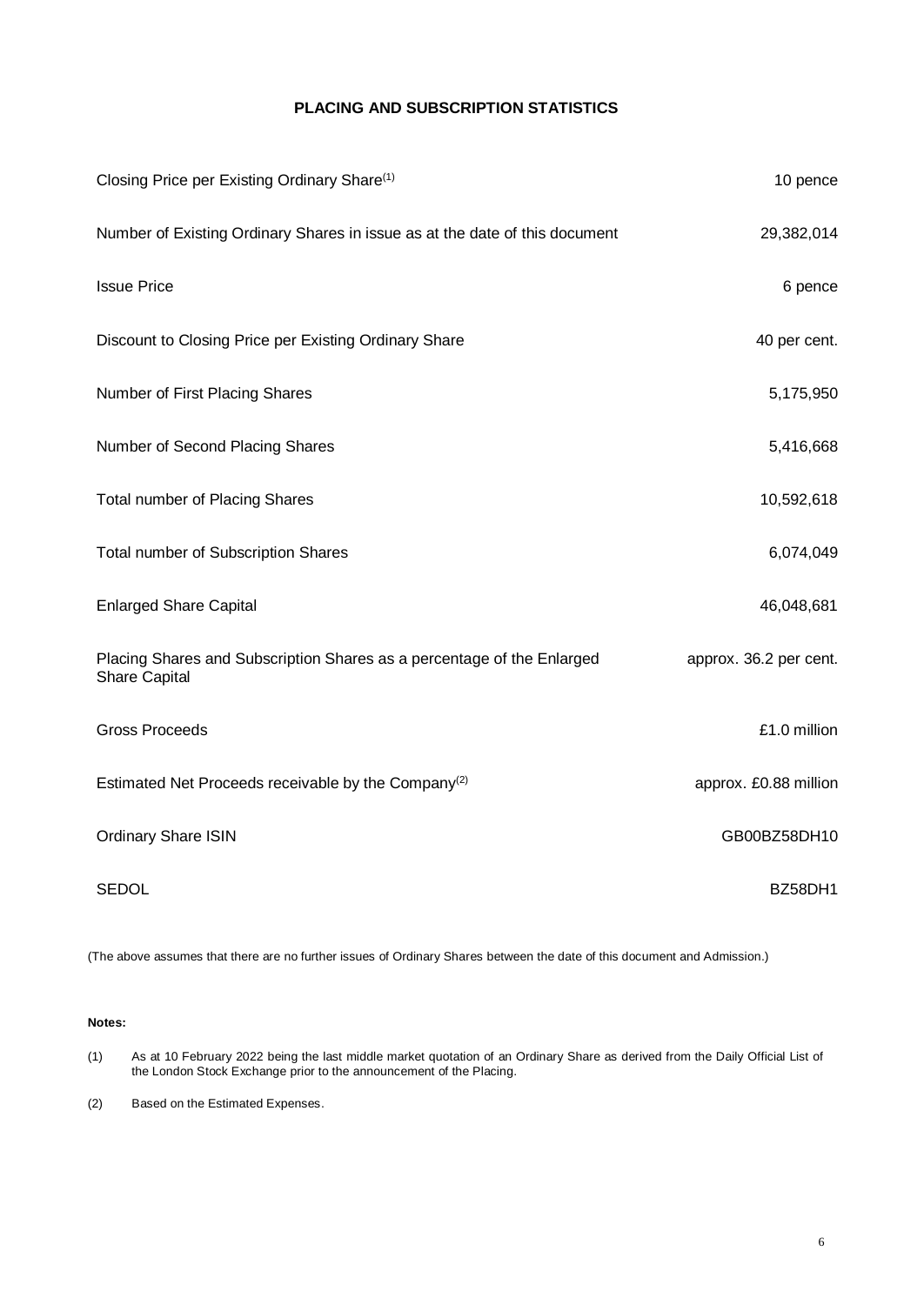# **EXPECTED TIMETABLE OF PRINCIPAL EVENTS**

#### **2022**

| Posting of this document and the Form of Proxy                                                                                 | 14 February                 |
|--------------------------------------------------------------------------------------------------------------------------------|-----------------------------|
| Admission and commencement of dealings in the First Placing Shares                                                             | 08:00 a.m. on 17 February   |
| Latest time and date for receipt of completed Forms of Proxy or electronic<br>proxy appointment for use at the General Meeting | 11.00 a.m. on 3 March       |
| <b>General Meeting</b>                                                                                                         | 11.00 a.m. on 7 March       |
| Announcement of the results of the General Meeting                                                                             | Before 2.00 p.m. on 7 March |
| Admission and commencement of dealings in the Second Placing Shares<br>and the Subscription Shares                             | 08:00 a.m. on 10 March      |

#### **Notes:**

- 1. Each of the above dates is subject to change at the absolute discretion of the Company or Allenby Capital.
- 2. All events listed in the above timetable following the General Meeting are conditional on, *inter alia*, the passing of the Resolution at the General Meeting.
- 3. All of the above times refer to London times.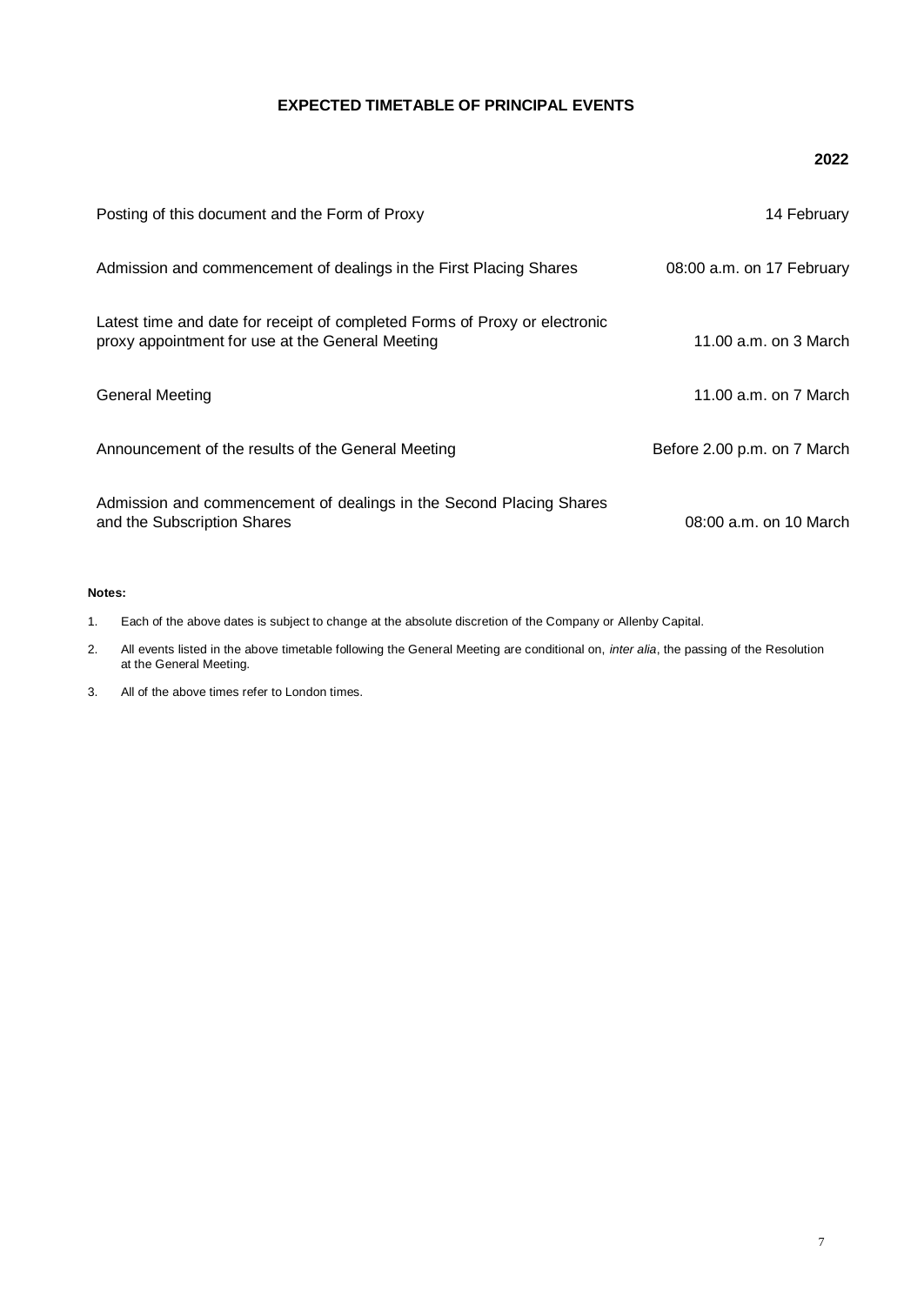# **DEFINITIONS**

The following definitions apply throughout this document, unless the context requires otherwise:

| "2021 AGM"               | the 2021 annual general meeting of the Company held on 22 July 2021;                                                                                                                                                                                                                                        |
|--------------------------|-------------------------------------------------------------------------------------------------------------------------------------------------------------------------------------------------------------------------------------------------------------------------------------------------------------|
| "Admission"              | First Admission and/or Second Admission, as the context requires;                                                                                                                                                                                                                                           |
| "AIM"                    | the market of that name operated by the London Stock Exchange;                                                                                                                                                                                                                                              |
| "AIM Rules"              | the AIM Rules for Companies and (where the context admits) the AIM Rules<br>for Nominated Advisers (each as amended from time to time);                                                                                                                                                                     |
| "Allenby Capital"        | Allenby Capital Limited of 5 St Helen's Place, London EC3A 6AB, acting as<br>nominated advisor and broker to the Company;                                                                                                                                                                                   |
| "Board" or "Directors"   | the directors of the Company as at the date of this document, whose names<br>are set out on page 5 of this document;                                                                                                                                                                                        |
| "Business Day"           | any day on which banks in the City of London are open for business;                                                                                                                                                                                                                                         |
| "Circular"               | this document incorporating the Notice of GM and dated 14 February 2022;                                                                                                                                                                                                                                    |
| "Closing Price"          | the closing middle market quotation of an Ordinary Share as derived from<br>the Daily Official List of the London Stock Exchange on 10 February 2022,<br>being the last dealing day prior to the Company's announcement of the<br>Placing;                                                                  |
| "Company" or "Osirium"   | Osirium Technologies plc, a public limited company incorporated in England<br>& Wales under registered number 09854713 and having its registered office<br>at One Central Square, Cardiff CF10 1FS;                                                                                                         |
| "Convertible Loan Notes" | the Company's £2,700,000 Convertible Unsecured 7.5% Notes due 2024<br>created by Instrument dated 21 October 2019;                                                                                                                                                                                          |
| <b>"CREST"</b>           | the computerised settlement system (as defined in the CREST Regulations)<br>operated by Euroclear UK & International Limited which facilitates the<br>transfer of title to shares in uncertificated form;                                                                                                   |
| "CREST Regulations"      | the Uncertificated Securities Regulations 2001 (SI 2001/3755), including any<br>enactment or subordinate legislation which amends or supersedes those<br>regulations and any applicable rules made under those regulations or any<br>such enactment or subordinate legislation for the time being in force; |
| "Enlarged Share Capital" | the number of Ordinary Shares in issue immediately following the Placing<br>and Subscription and Admission (assuming the Placing proceeds in respect<br>of both the First Placing Shares and the Second Placing Shares and the<br>Subscription proceeds in respect of the Subscription Shares);             |
| "Estimated Expenses"     | the estimated expenses incurred in connection with the Fundraise, being<br>approximately £120,000;                                                                                                                                                                                                          |
| "EU"                     | The European Union;                                                                                                                                                                                                                                                                                         |
| "Euroclear"              | Euroclear UK & International Limited, the operator of CREST;                                                                                                                                                                                                                                                |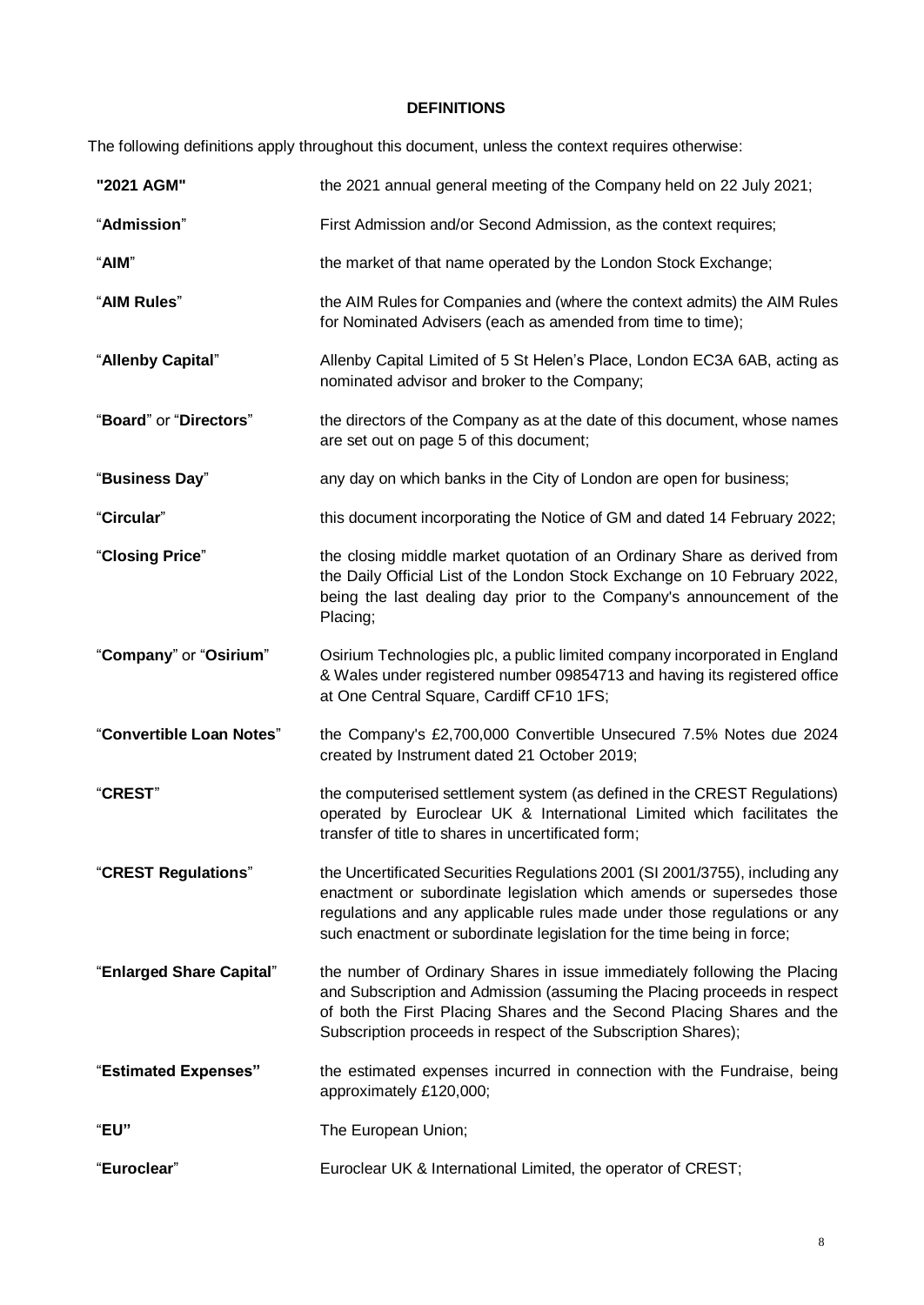"**Existing Ordinary Shares**" the 29,382,014 Ordinary Shares of 1 pence each in the capital of the Company in issue at the date of this document; "**First Admission**" admission of the First Placing Shares to trading on AIM becoming effective in accordance with Rule 6 of the AIM Rules; "**First Placing**" the conditional placing of the First Placing Shares by Allenby Capital as broker for the Company at the Issue Price pursuant to the Placing Agreement; "**First Placing Shares**" the 5,175,950 new Ordinary Shares to be issued pursuant to the Placing which have been placed by Allenby Capital without being conditional on the passing of the Resolution; "**Form of Proxy**" the form of proxy enclosed with this document for use by Shareholders in connection with the General Meeting; "**Fundraise**" the First Placing and conditional, *inter alia*, upon the passing of the Resolution, the Second Placing and the Subscription; "**General Meeting**" or "**GM**" the general meeting of the Company convened for 11:00 a.m. on 7 March 2022, notice of which is set out at the end of this document; "**Gross Proceeds**" the proceeds from the issue of the First Placing Shares, the Second Placing Shares and the Subscription Shares, prior to the deduction of the Estimated Expenses, being £1 million; "**Group**" the Company and its subsidiary, Osirium Limited; "**ISIN**" International Securities Identification Number; **"Issue Price"** 6 pence per New Ordinary Share; "**London Stock Exchange**" the London Stock Exchange Group plc; "**MAR**" Market Abuse Regulation (EU) No 596/2014 of the European Parliament and the Council of 16 April 2014 which has effect in English law by virtue of the European Union (Withdrawal) Act 2018; "**Money Laundering Regulations"** the Money Laundering Regulations 2007, the money laundering provisions of the Criminal Justice Act 1993, Part VIII of FSMA (together with the provisions of the Money Laundering Sourcebook of the FCA and the manual of guidance produced by the Joint Money Laundering Steering Group in relation to financial sector firms), the Terrorism Act 2000, the Anti-terrorism Crime and Security Act 2001, the Proceeds of Crime Act 2002 and the Terrorism Act 2006; "**Net Proceeds**" The proceeds from the issue of the First Placing Shares, the Second Placing Shares and the Subscription Shares, after the deduction of the Estimated Expenses, being approximately £0.88 million; "**New Ordinary Shares**" the Placing Shares and the Subscription Shares (and each of them); "**Notice of GM**" or "**Notice of General Meeting**" the notice convening the General Meeting, which is set out on page 17 of this document;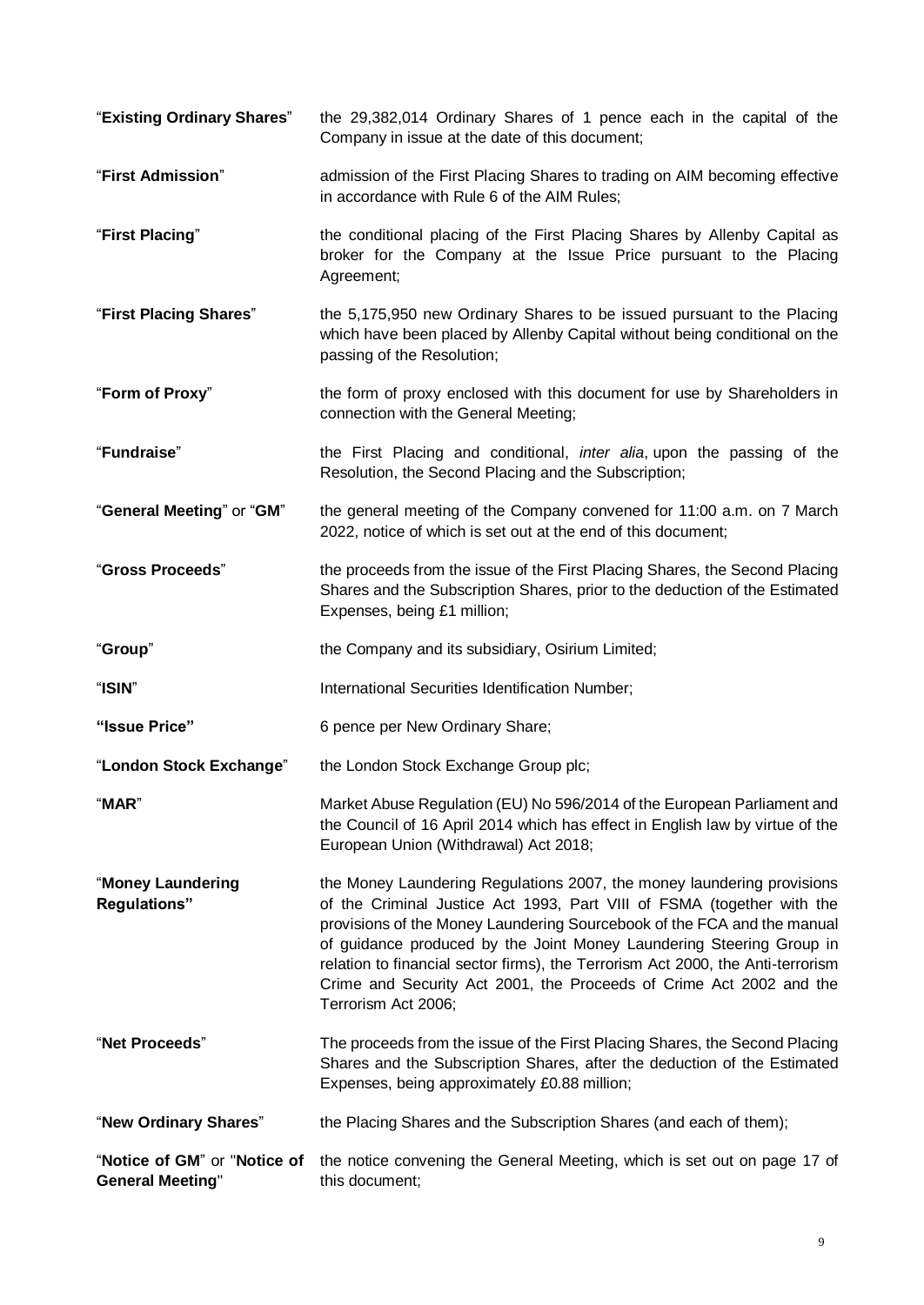| "Option"                 | an option to acquire ordinary shares of 1 pence each in the capital of the<br>Company;                                                                                              |  |
|--------------------------|-------------------------------------------------------------------------------------------------------------------------------------------------------------------------------------|--|
| "Ordinary Shares"        | the ordinary shares of 1 pence each in the capital of the Company in issue<br>from time to time;                                                                                    |  |
| "Placees"                | subscribers for Placing Shares pursuant to the Placing;                                                                                                                             |  |
| "Placing"                | the First Placing and the Second Placing;                                                                                                                                           |  |
| "Placing Agreement"      | the agreement dated 10 February 2022 between the Company and Allenby<br>Capital relating to the Placing;                                                                            |  |
| "Placing Shares"         | the First Placing Shares and the Second Placing Shares;                                                                                                                             |  |
| "Registrar"              | Neville Registrars Limited of Neville House, Steelpark Road, Halesowen,<br>West Midlands, B62 8HD;                                                                                  |  |
| "Resolution"             | the resolution to be proposed at the General Meeting, as set out in the Notice<br>of GM at the end of this document;                                                                |  |
| "Second Admission"       | admission of the Second Placing Shares and the Subscription Shares to<br>trading on AIM becoming effective in accordance with Rule 6 of the AIM<br>Rules;                           |  |
| "Second Placing"         | the conditional placing of the Second Placing Shares by Allenby Capital as<br>broker for the Company at the Issue Price pursuant to the Placing<br>Agreement;                       |  |
| "Second Placing Shares"  | the 5,416,668 new Ordinary Shares to be issued pursuant to the Placing<br>which have been placed by Allenby Capital conditional, inter alia, upon the<br>passing of the Resolution; |  |
| "SEDOL"                  | Stock Exchange Daily Official List;                                                                                                                                                 |  |
| "Shareholders"           | holders of Ordinary Shares and the term "Shareholder" shall be construed<br>accordingly;                                                                                            |  |
| "Subscription"           | conditional, <i>inter alia</i> , upon the passing of the Resolution, the subscription<br>by certain Directors of the Company, of the Subscription Shares at the Issue<br>Price;     |  |
| "Subscription Shares"    | the 6,074,049 new Ordinary Shares to be subscribed for under the<br>Subscription;                                                                                                   |  |
| "United Kingdom" or "UK" | the United Kingdom of Great Britain and Northern Ireland.                                                                                                                           |  |

All references in this document to "£", "pence", "p" are to the lawful currency of the UK.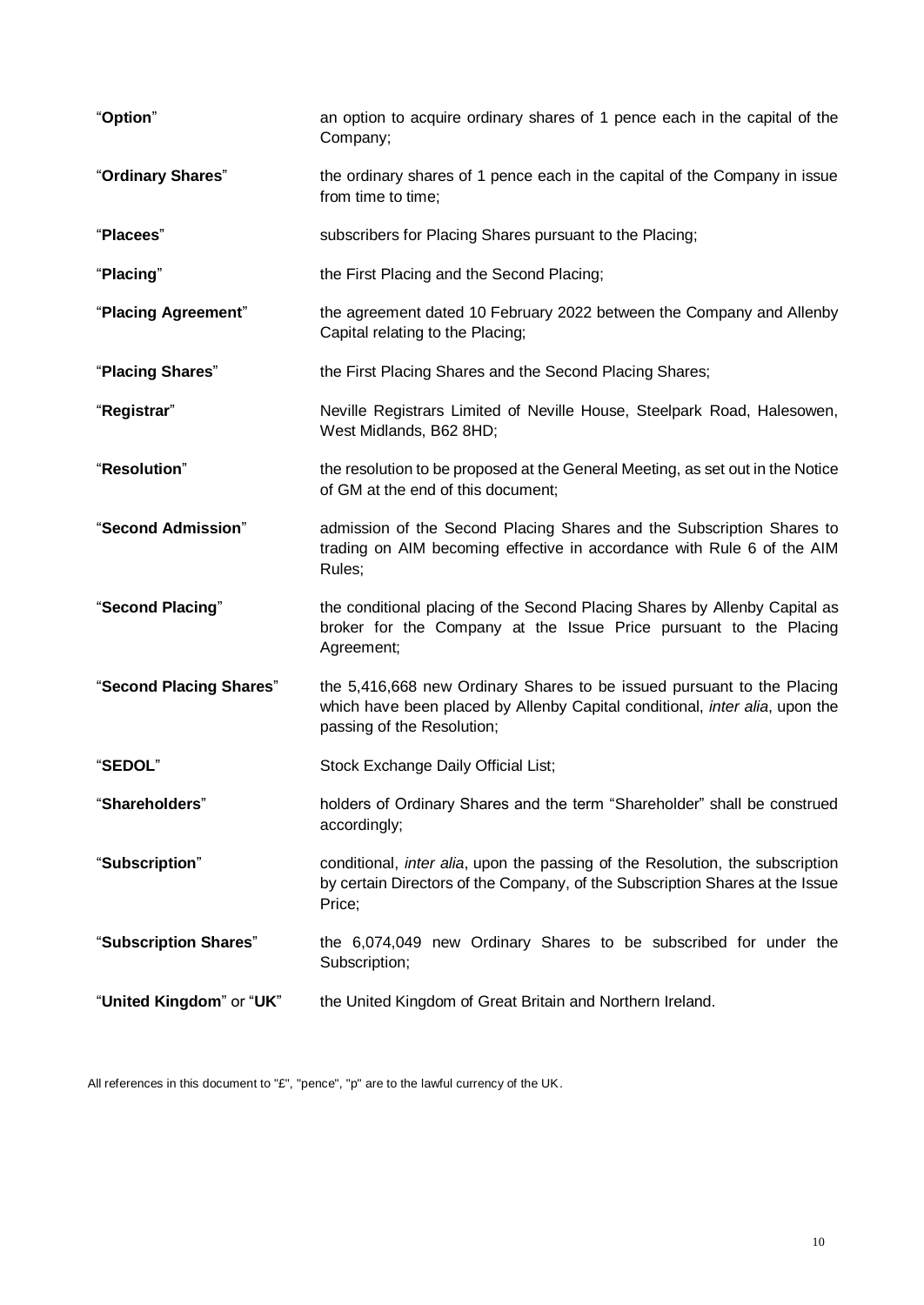# **LETTER FROM THE CHAIRMAN OF OSIRIUM TECHNOLOGIES PLC**

*(Incorporated and registered in England and Wales under the Companies Act 2006, with registered number 09854713)*

*Directors: Registered Office:*

Simon Lee (*Chairman and Non-Executive Director*) David Guyatt (*Chief Executive Officer*) Rupert Hutton (*Chief Financial Officer*) Stephen Purdham (*Non-Executive Director*) Simon Hember (*Non-Executive Director*)

One Central Square **Cardiff** CF10 1FS

To holders of Ordinary Shares and, for information only, to Option holders and holders of Convertible Loan **Notes** 

14 February 2022

Dear Shareholder,

# **PROPOSED PLACING, SUBSCRIPTION AND NOTICE OF GENERAL MEETING**

# **1. INTRODUCTION**

The Company announced on 11 February 2022 a proposed Placing and Subscription to raise £1 million (before expenses), through the issue of 10,592,618 Placing Shares at the Issue Price to raise £635,557 pursuant to the Placing and a subscription by certain individuals including myself and a number of Directors (and their families) and a member of senior management for 6,074,049 Subscription Shares at the Issue Price to raise a further £364,443.

The Placing will be carried out in two tranches:

- 5,175,950 Placing Shares (being the First Placing Shares) will be allotted and issued utilising the Company's existing share allotment authorities granted at the 2021 AGM; and
- 5,416,668 Placing Shares (being the Second Placing Shares) will be allotted and issued conditional, *inter alia*, upon the passing of the Resolution at the General Meeting to be held at 11.00 am on 7 March 2022.

The allotment and issue of the First Placing Shares will not be conditional upon the passing of the Resolution or the allotment and issue of the Second Placing Shares.

The allotment and issue of the Subscription Shares will be conditional upon the passing of the Resolution and the allotment and issue of the Second Placing Shares.

**The purpose of this document is, amongst other things, to explain the background to and reasons for the Placing and the Subscription and to explain why the Directors believe that the Placing and Subscription will promote the growth and success of the Company for the benefit of the Shareholders as a whole, and seek Shareholders' approval to the passing of the Resolution at the General Meeting.**

This document also contains the Directors' recommendation that Shareholders vote in favour of the Resolution. Notice of the General Meeting, at which the Resolution will be proposed, is set out at the end of this document. A Form of Proxy is also enclosed with this document for use at the GM.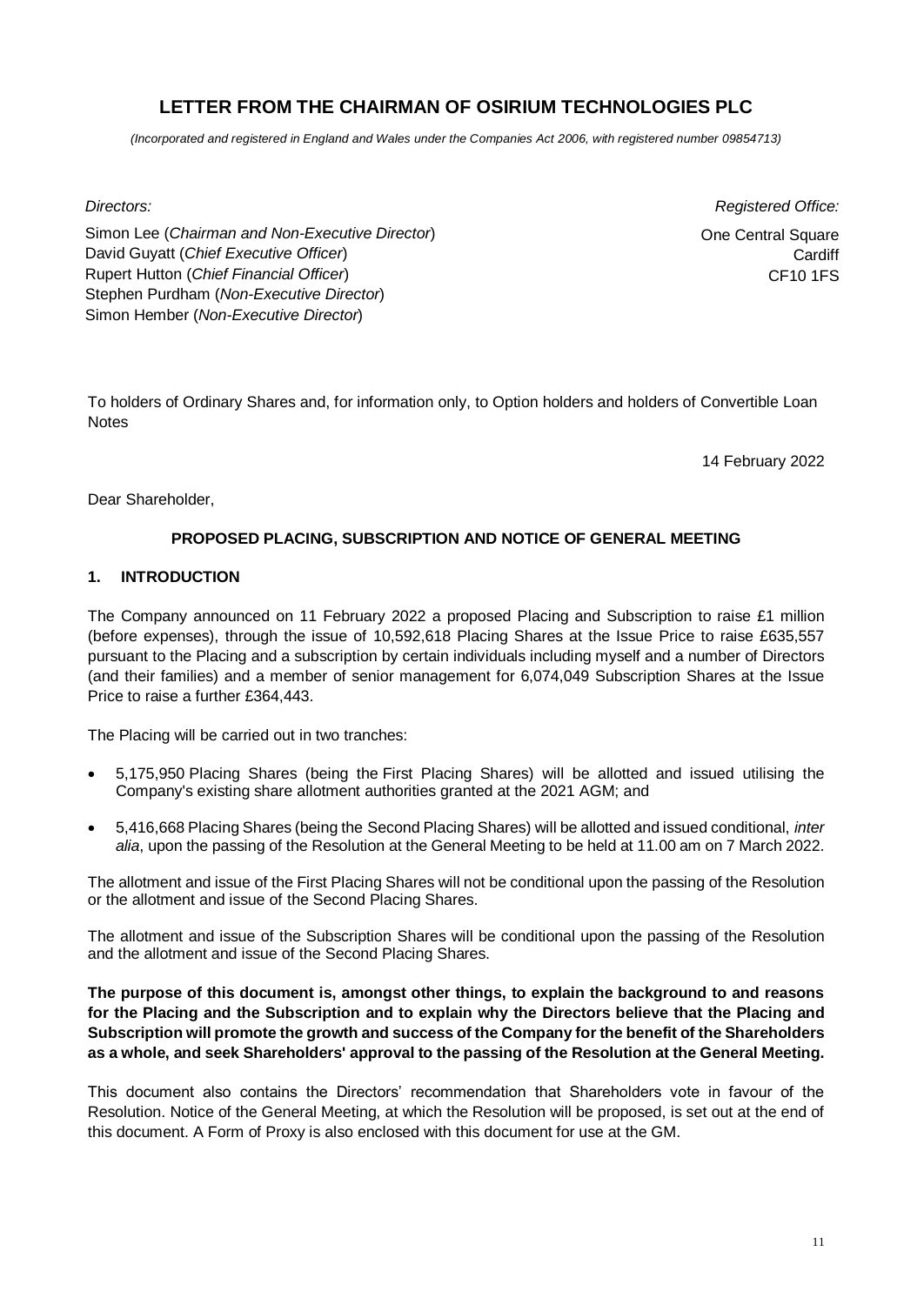The Directors intend to vote in favour of the Resolution in respect of their own beneficial holdings in the Company which, together with the beneficial holdings of their spouses, amount in aggregate to 2,329,169 Ordinary Shares and represent approximately 7.9 per cent. of the Company's Existing Ordinary Shares.

The Directors believe that the Placing and Subscription is the most appropriate way to raise additional funds for Osirium. The Directors consider that the Placing and Subscription provides greater certainty than other available means of raising additional funds in a timely fashion and minimises transaction costs.

# **2. REASONS FOR THE PLACING AND SUBSCRIPTION AND USE OF PROCEEDS**

## **2.1. Background to and reasons for the Placing and Subscription**

The Company continues to make significant progress on its strategic goals, underpinned by its privileged access management solution, 'Land, Expand and Renew' growth model and robust SaaS growth. The Directors believe that this has been validated by the Group's record customer acquisitions in 2021, doubling the Company's customer base, reflecting the return to, and increase in demand for, Osirium's products and the stabilisation in its end markets.

Throughout 2021, the Company expanded its market presence through a number of significant new contract wins and 'land-and-expand' orders from existing accounts, whilst maintaining more than 95 per cent. customer retention levels by value.

The Group expanded its footprint within existing customer sectors, most notably NHS and 'blue light' customers proving to be a particularly fertile market, with a number of new business wins in the healthcare market, and strengthened its position in other sectors including telecoms, retail, childcare services and higher education.

Business wins of note included deals with customers in the financial services, food & beverage, legal and semiconductor markets, as well as two more separate regional ambulance services. As the Company continues to win new business, it is becoming further entrenched in its customers' organisations as its solutions touch end users across a business's operations. The Group has a significant opportunity in both the privileged access management (PAM) and the Digital Process Automation (DPA) markets, estimated to be valued by 2026 at \$5.4 billion and \$16.1 billion, respectively.

The Directors believe that a growing awareness of PAM as mission-critical IT infrastructure for upper midmarket clients and growth in associated automation markets underpins the market opportunity for Osirium, driving booking levels for the Company's solutions.

The Directors believe that growth will be driven by continued customer wins coupled with expanded engagement with existing customers, which will require product enhancements within the privileged access suite to drive value for customers and investment in the Group's international partner network to expand the Group's addressable market and address the circa \$21 billion market opportunity in PAM and DPA.

It remains a strategic priority for the Group to maintain its activities to drive growth and the Directors therefore consider that it is in the best interests of the Company and its Shareholders to undertake the Placing and Subscription at this time.

## **2.2. Use of Proceeds**

The net proceeds of the Placing and the Subscription (being approximately £0.88 million, assuming that all Placing Shares and Subscription Shares are subscribed for) will be used to scale the business through:

- More digital sales and marketing;
- driving upselling and cross selling to existing customers to "expand" the relationships in line with the Group's "land and expand" strategy;
- retaining the recurring licence renewals;
- developing the Group's channel partner network to broaden reach; and
- further product innovation to decrease time to market.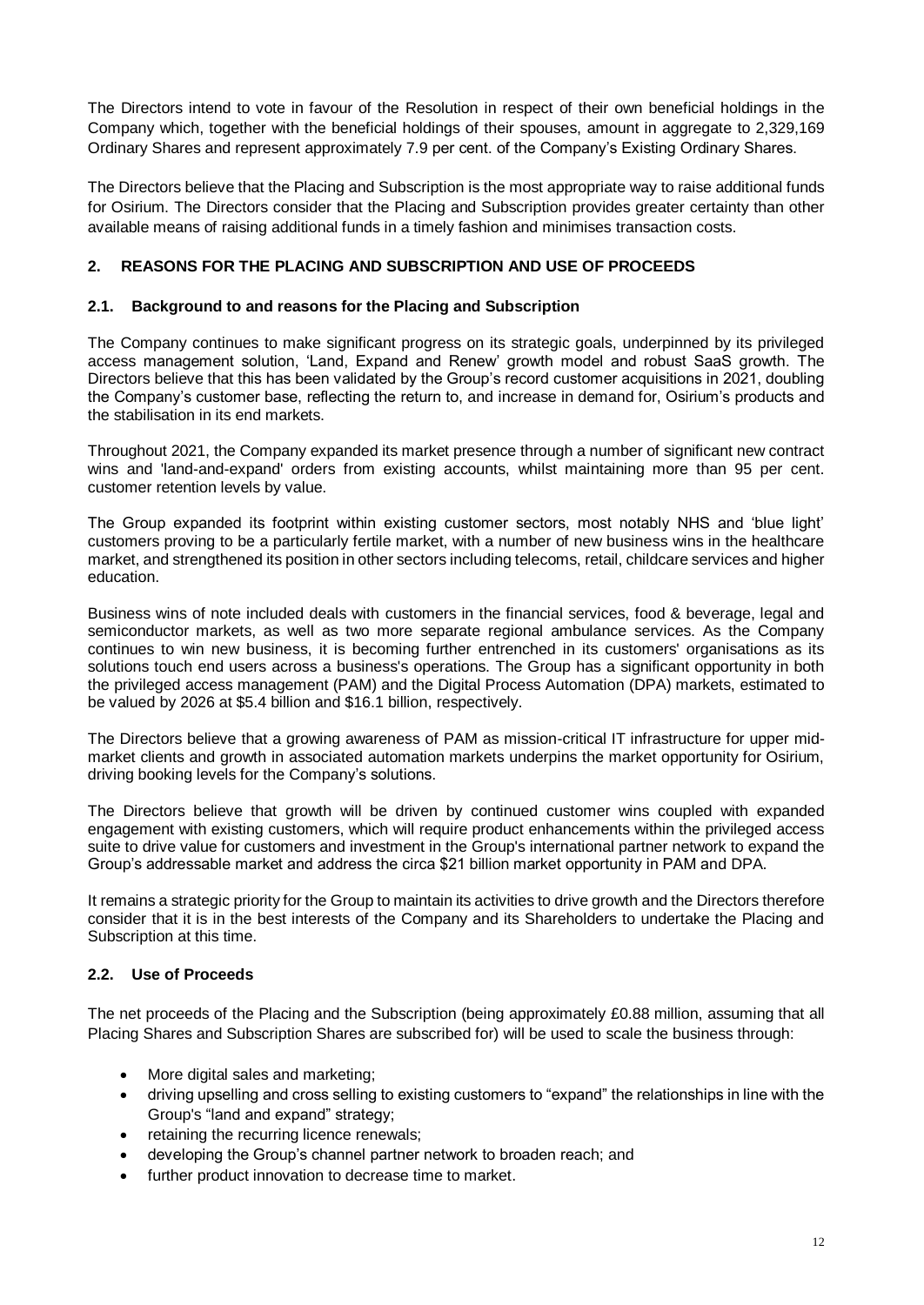The Placing and Subscription, along with an anticipated R&D tax credit due in 2022, ensures that the Group remains in a position to capture the substantial market opportunity available and enables the Board to continue to assess the Company's go-to-market strategies in order to deliver long term shareholder value. To achieve this, the Board considers that the Company will be required to raise additional capital during the second half of 2022.

# **3. CURRENT TRADING AND PROSPECTS**

As announced in its recent trading update on 14 January 2022, subject to completion of audit the Company expects to report bookings and revenue for the 12 months to 31 December 2021 of at least £1.6 million (2020: £1.57 million) and £1.45 million (2020: £1.43 million) respectively, in line with the prior year. Deferred revenue at 31 December 2021 was £1.66 million, providing visibility as the Group starts the new year. Debtors and cash balances as at 31 December 2021 were £0.7 million.

Home working has laid bare many of the risks to cyber security among organisations, and the Directors believe that many organisations have now made PAM a priority to ensure their company data, privileged accounts and regular business processes remain secure. The ease of implementation of the Group's platform, and professionalism of customer engagement continue to be key competitive advantages. Osirium provides the ideal solution for organisations wanting great quality security but without unnecessary complexity and protracted implementation. While acknowledging the ongoing uncertainty and disruption caused by COVID-19, the trading momentum the Group experienced in its record customer acquisitions in 2021 has carried through to the early part of the current financial year, and Osirium remains focused on new orders and expanding the pipeline of opportunities domestically and overseas through its direct and indirect channels. In particular, the Group has a number of opportunities in not only existing customer renewals of £1.5m in 2022, but additional 'upsell opportunities' in the healthcare sector as a result of NHS Digital funding for PAM projects and, in Q1 2021, the Group secured a substantial number of NHS trusts as new customers, including hospitals, regional trusts and ambulance services.

With privileged access now widely recognised as a core requirement of IT security, the Group is confident in its future prospects and the Board is optimistic that the Group will deliver a year of material progress in 2022. Since the start of the year, the Company has closed five new customer contracts, two of which exceeded the largest single new customer order achieved in 2021.

# **4. DETAILS OF THE PLACING**

Under the Placing, the Company has conditionally raised £635,557 (before expenses) through a placing of 10,592,618 Ordinary Shares at 6 pence per share with institutional and other investors. The Company has entered into a Placing Agreement with Allenby Capital under which Allenby Capital has agreed to use its reasonable endeavours to procure Placees for the Placing Shares at the Issue Price. The Placing has not been underwritten.

The Placing Shares will represent approximately 23 per cent. of the Enlarged Share Capital of the Company following Second Admission. The Company currently has limited authority to issue the New Ordinary Shares for cash on a non-pre-emptive basis. Accordingly, the Placing is being conducted in two tranches.

**The first tranche to raise a total of £310,557 by the issue of 5,175,950 Placing Shares (being the First Placing Shares) at the Issue Price, has been carried out within the Company's existing share allotment authorities granted at the 2021 AGM. The allotment of the First Placing Shares is conditional, inter alia, upon First Admission and the Placing Agreement becoming unconditional in respect of the First Placing Shares and not being terminated in accordance with its terms prior to First Admission. The First Placing is not conditional on the second tranche of the Placing and will proceed whether or not the Second Placing Shares are allotted and Second Admission occurs**. **Application has been made for the First Placing Shares to be admitted to trading on AIM and it is expected that First Admission will take place on 17 February 2022.**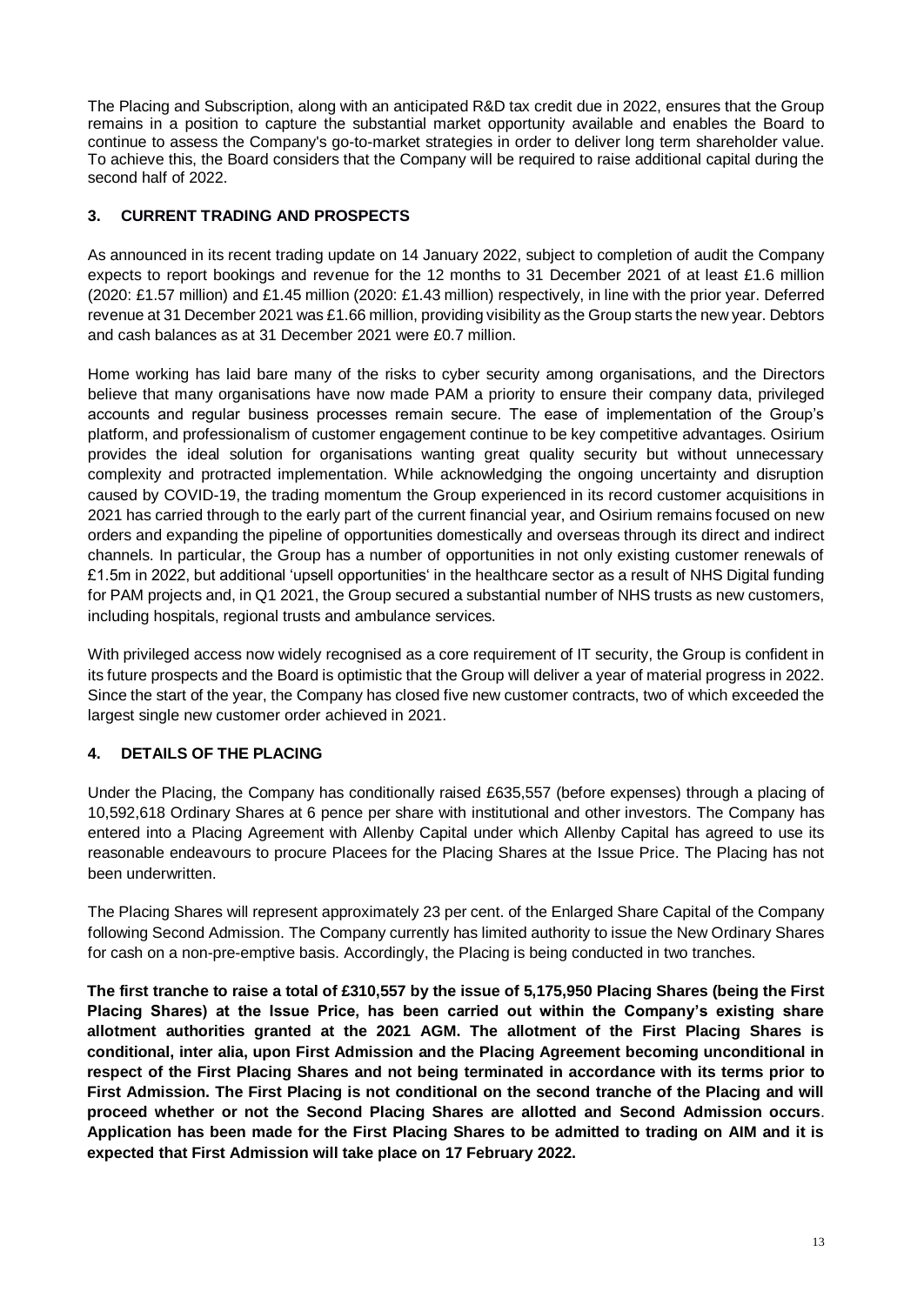**The second tranche of the Placing, to raise a total of £325,000 by the issue of 5,416,668 Placing Shares (being the Second Placing Shares) at the Issue Price, is conditional upon,** *inter alia***, the passing of the Resolution to be put to Shareholders at the General Meeting (granting the Directors authority to allot new Ordinary Shares otherwise than on a pre-emptive basis). In addition, the allotment of the Second Placing Shares is conditional,** *inter alia***, on the Placing Agreement becoming unconditional in respect of the Second Placing Shares and not being terminated in accordance with its terms prior to Second Admission. It is expected that Second Admission will take place on 10 March 2022.**

The Placing is conditional, so far as concerns the Second Placing Shares upon, *inter alia*, Second Admission occurring by no later than 8.00 a.m. on 10 March 2022 (or such later time and/or date as the Company and Allenby Capital may agree, not being later than 8.00 a.m. on 30 March 2022). If such condition is not satisfied or, if applicable, waived, the placing of the Second Placing Shares will not proceed.

The Placing Shares will be issued credited as fully paid and will rank *pari passu* in all respects with the Existing Ordinary Shares, including the right to receive dividends and other distributions declared on or after the date on which they are issued.

It is expected that CREST accounts will be credited on the relevant day of Admission and that share certificates (where applicable) will be despatched within five working days of Admission.

# **5. DETAILS OF THE SUBSCRIPTION**

Concurrent with and conditional on the Placing, certain individuals including a number of Directors (and their families) and a member of senior management have agreed to subscribe for an aggregate of 6,074,049 New Ordinary Shares at the Issue Price to raise an additional £364,443. Following the Subscription, the Directors (and their respective spouses) will hold an aggregate of 6,362,502 Ordinary Shares, representing approximately 13.8 per cent. of the Enlarged Share Capital.

The following Directors of the Company have subscribed for Subscription Shares pursuant to the Subscription:

| <b>Director</b> | Existing number of     | <b>Number of Subscription</b> | Total number of Ordinary |
|-----------------|------------------------|-------------------------------|--------------------------|
|                 | <b>Ordinary Shares</b> | <b>Shares</b>                 | Shares following the     |
|                 |                        |                               | Subscription             |
| Simon Lee       | 406,083                | 500,000                       | 906,083                  |
| David Guyatt*   | 1.579.776              | 3,333,333                     | 4,913,109                |
| Rupert Hutton*  | 137,142                | 116,667                       | 253,809                  |
| Steve Purdham   | 102,597                | 83,333                        | 185,930                  |

*\* and spouse*

## **6. THE PLACING AGREEMENT**

In connection with the Placing, the Company has entered into the Placing Agreement pursuant to which Allenby Capital has agreed, in accordance with its terms, to use reasonable endeavours to procure subscribers for the Placing Shares at the Issue Price. The Placing is not underwritten. In accordance with the terms of the Placing Agreement, the Placing is conditional upon, amongst other things, the conditions in the Placing Agreement being satisfied or (if applicable) waived and the Placing Agreement not having been terminated in accordance with its terms.

The Placing Agreement contains certain warranties given by the Company in favour of Allenby Capital concerning, *inter alia*, the accuracy of information given in this Circular and the announcement made by the Company in respect of the Placing as well as other matters relating to the Group and its business. The Placing Agreement is terminable by Allenby Capital in certain circumstances up until the time of Admission, including, *inter alia*, should there be a breach of a warranty contained in the Placing Agreement or a *force majeure* event takes place or a material adverse change occurs to the business of the Group. The Company has also agreed to indemnify Allenby Capital against all losses, costs, charges and expenses which Allenby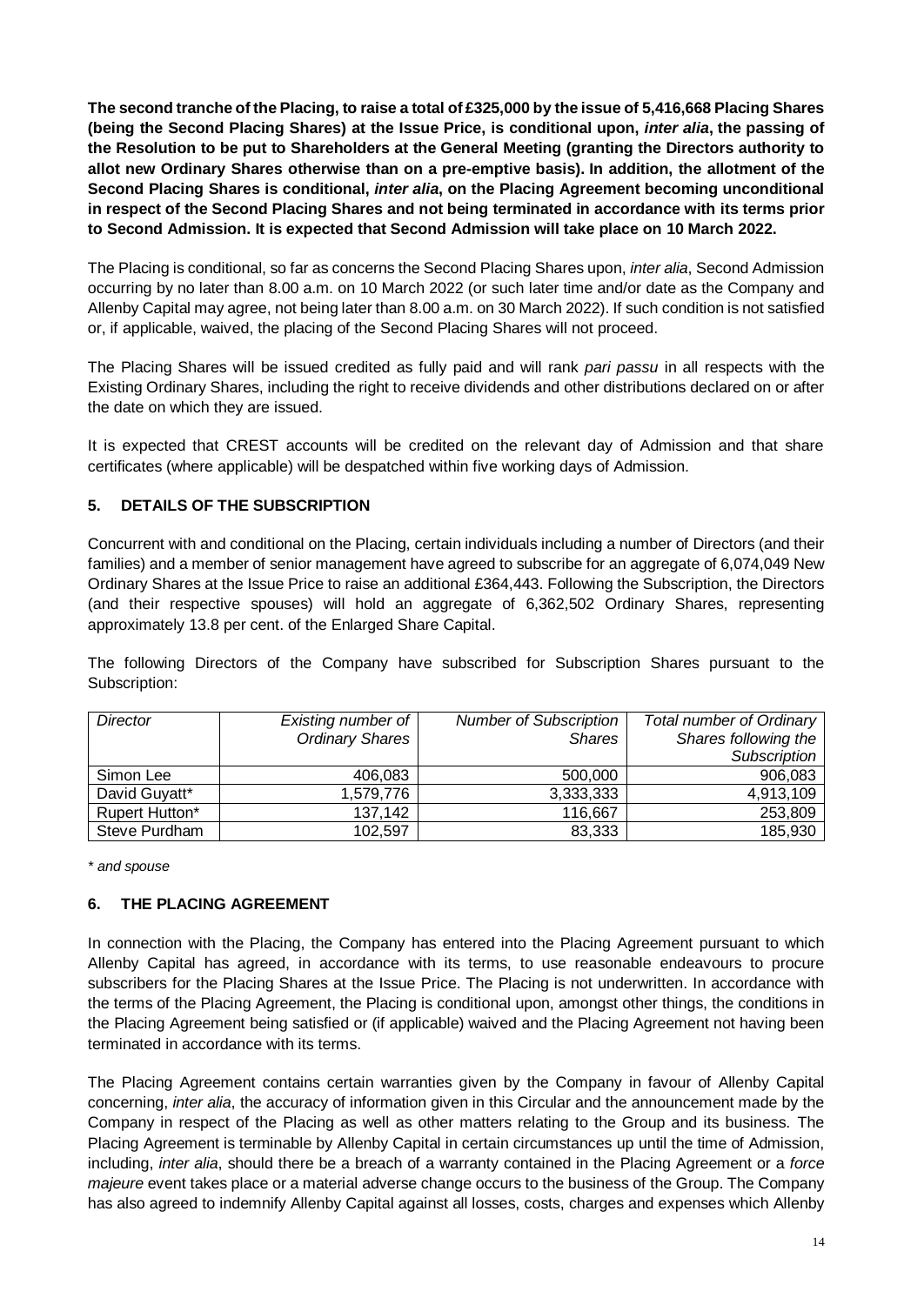Capital may suffer or incur as a result of, occasioned by or attributable to the carrying out of its duties under the Placing Agreement.

# **7. ADMISSION OF THE NEW ORDINARY SHARES TO TRADING ON AIM**

Application will be made to the London Stock Exchange for the Placing Shares and the Subscription Shares to be admitted to trading on AIM. It is anticipated that First Admission will become effective and that dealings in the First Placing Shares will commence at 08:00 a.m. on 17 February 2022 and that Second Admission will become effective and that dealings in the Second Placing Shares and the Subscription Shares will commence at 08:00 a.m. on 10 March 2022, subject to Shareholder approval at the General Meeting.

# **8. GENERAL MEETING**

The notice convening the General Meeting to be held at the Company's offices at Theale Court, 11-13 High Street, Theale, RG7 5AH at 11:00 a.m. on 7 March 2022 is set out at the end of this document. At the General Meeting, Shareholders will consider a resolution, to be passed as a special resolution, to grant the requisite allotment authority and dis-apply Shareholders' statutory pre-emption rights which would otherwise apply to the allotment of the Second Placing Shares and the Subscription Shares.

# **9. CONDUCT OF THE MEETING**

It is currently envisaged that the General Meeting will be run as an open meeting. However, given the uncertainty around changing coronavirus restrictions, Shareholders are encouraged not to attend the meeting in person but instead to submit their vote by proxy using their personalised form of proxy or appointing a proxy electronically at www.sharegateway.co.uk using the personal proxy registration code shown on their form of proxy.

Depending on the then coronavirus restrictions, Shareholders or others attempting to attend the meeting in person may not be permitted entry and the Company reserves the right to put in place appropriate COVID-19 security measures, including maintaining social distancing, the wearing of face coverings where appropriate, mandatory temperature checks as a condition of admission or requiring attendees to produce a recent, valid COVID-19 negative test result, and asking attendees to confirm that they (or members of their household, support bubble or childcare bubble, etc.) have not recently developed symptoms or been exposed to someone who has tested positive or is displaying symptoms.

# **10. ACTION TO BE TAKEN**

Votes on the Resolution will be taken by way of a poll rather than on a show of hands. Accordingly, all Shareholders are encouraged to vote by proxy and appoint the Chairman of the meeting as their proxy for this purpose (rather than their own choice of person). This will ensure that your vote is counted on the poll vote at the meeting if you (and any other proxy you might otherwise appoint) do not or are unable to attend the meeting in person.

You may appoint a proxy by completing and returning the Form of Proxy that accompanies this document in accordance with the instructions printed on it or by downloading a form from the Company's website at **https://osirium.com/investors/**. Any power of attorney or other authority under which the proxy is submitted must be returned to the Registrar, Neville Registrars Limited, Neville House, Steelpark Road, Halesowen, West Midlands, B62 8HD. Alternatively, Shareholders can appoint a proxy electronically at **www.sharegateway.co.uk** using the personal proxy registration code as shown on the Form of Proxy.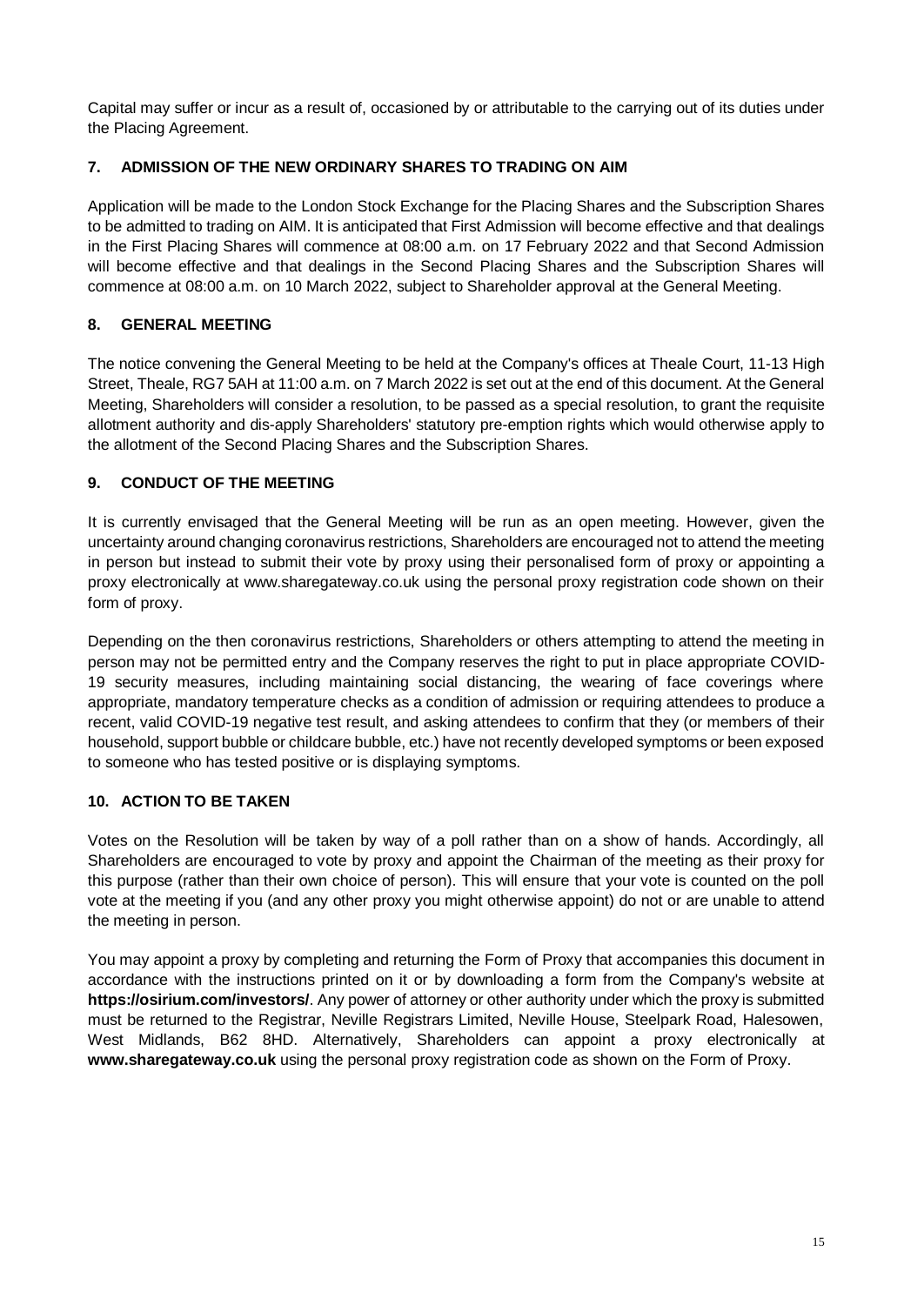To ensure your vote is counted at the General Meeting your proxy appointment must reach the Registrar by no later than by 11.00 a.m. on 3 March 2022. If, as an alternative to completing your hard-copy proxy form, you appoint a proxy electronically at **www.sharegateway.co.uk**, to be valid your appointment must be received by no later than 11:00 a.m. on 3 March 2022.

Further information regarding the appointment of proxies can be found in the notes to the Notice of General Meeting.

Shareholders who hold their Ordinary Shares in uncertificated form and receive this document and the accompanying Form of Proxy through their broker or other intermediary, should complete and send a letter of direction in accordance with the instructions provided by their broker or other intermediary. Many brokers provide a form and opportunity to submit voting instructions online.

# **11. CONVERTIBLE LOAN NOTES**

The Placing will entitle holders of the Convertible Loan Notes to elect to convert the principal amount of their loan notes into fully paid Ordinary Shares ranking *pari passu* in all respects with the Ordinary Shares of the Company in issue on the date of conversion. Conversion will be at a rate equal to 22 pence per share, being the placing price of the Company's last placing announced on 23 April 2021. Notice of conversion may be given by holders of the Convertible Loan Notes at any time within 20 Business Days of First Admission.

# **12. DOCUMENTS AVAILABLE**

Copies of this document will be available to the public, free of charge, at the Company's registered office and at the offices of Allenby Capital, 5 St. Helen's Place, London, EC3A 6AB, during usual business hours on any weekday (Saturdays, Sundays and public holidays excepted) for one month from the date of this document. This document will also be available on the Company's website, [www.osirium.co.uk.](http://www.osirium.co.uk/)

# **13. RECOMMENDATION**

**The Board considers the Placing and the Subscription to be in the best interests of the Company and its Shareholders as a whole and therefore the Directors unanimously recommend that Shareholders vote in favour of the Resolution to be proposed at the General Meeting to authorise the allotment of the Second Placing Shares and the Subscription Shares, as they intend to do in respect of their own and associated holdings of 2,329,169 Existing Ordinary Shares (representing approximately 8 per cent. of the Company's existing share capital).**

Yours sincerely,

**Simon Lee** *Chairman*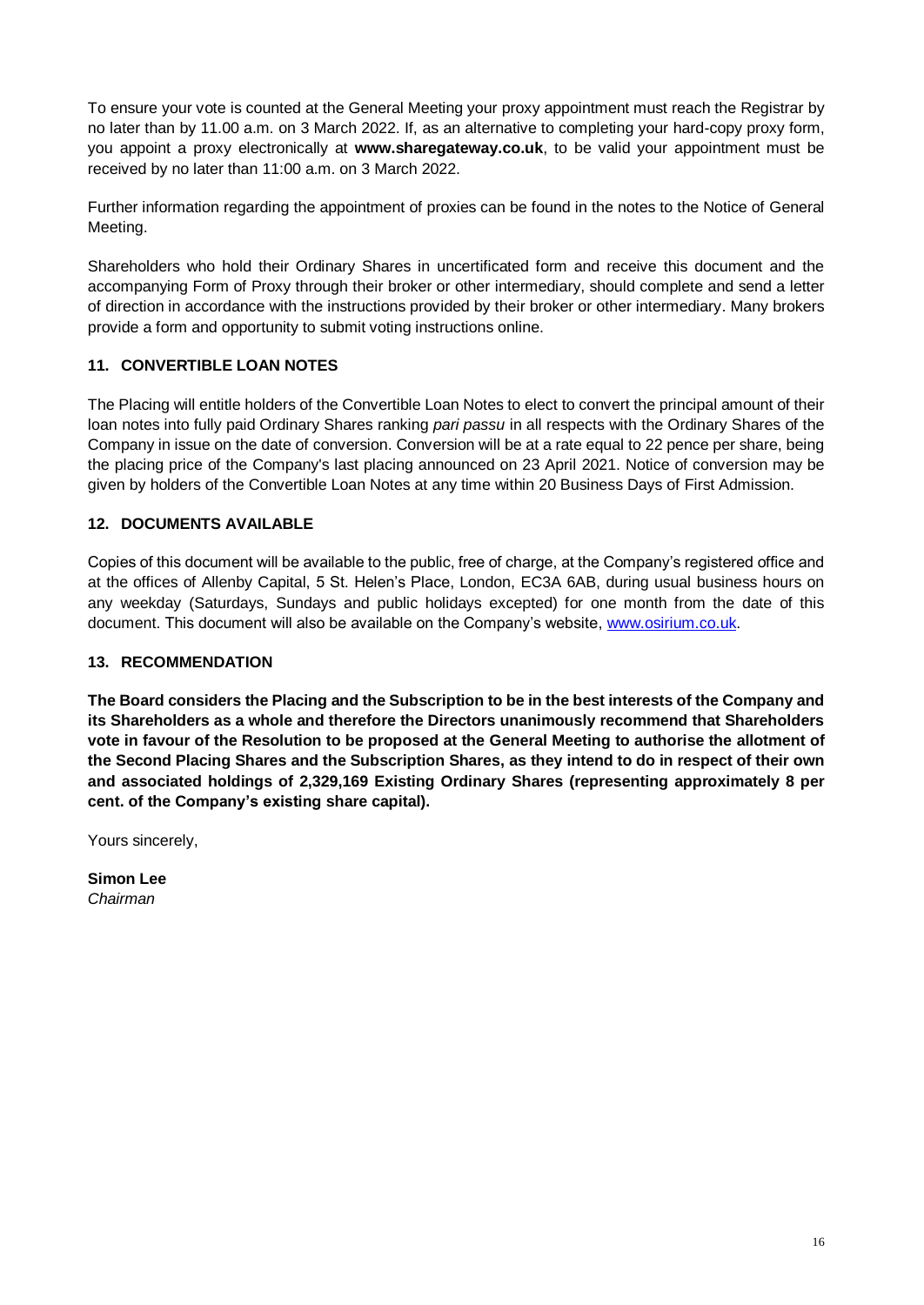# **Osirium Technologies plc**

(*Incorporated and registered in England and Wales with registered number 09854713)*

### **NOTICE OF GENERAL MEETING**

**NOTICE is hereby given** that a General Meeting of Osirium Technologies plc (the "Company") will be held at the Company's offices at Theale Court, 11-13 High Street, Theale, RG7 5A at 11:00 a.m. on Monday, 7 March 2022 for the purpose of considering and, if thought fit, passing the following resolution which will be proposed as a special resolution:

### **Special Resolution**

THAT, for the purposes of the placing and subscription of an aggregate of 16,666,667 ordinary shares of 1 pence each in the capital of the Company described in the circular to the Company's shareholders dated 14 February 2022 (being the total of the 'Second Placing Shares' and the 'Subscription Shares' referred to therein), and in addition to any existing authorities in that regard, the Directors of the Company be and are hereby:

- (a) unconditionally authorised pursuant to section 551 of the Companies Act 2006 (the "Act") to exercise all the powers of the Company to allot shares in the Company up to an aggregate nominal value equal to the sum of £115,000; and
- (b) empowered pursuant to section 570 of the Act to allot such shares for cash as if sub-section (1) of section 561 of the Act did not apply to any such allotment,

provided that this power shall expire on 30 March 2022, save that the Company may at any time before such expiry make an offer or agreement which might require such shares to be allotted after such expiry and the Directors may allot and issue shares in pursuance of such offer or agreement notwithstanding that the authority hereby conferred has expired.

Dated: 14 February 2022

**By order of the Board, the Board, the Board of the Board, the Registered Office: Registered Office**: Martin Kay *Company Secretary*

One Central Square **Cardiff** CF10 1FS